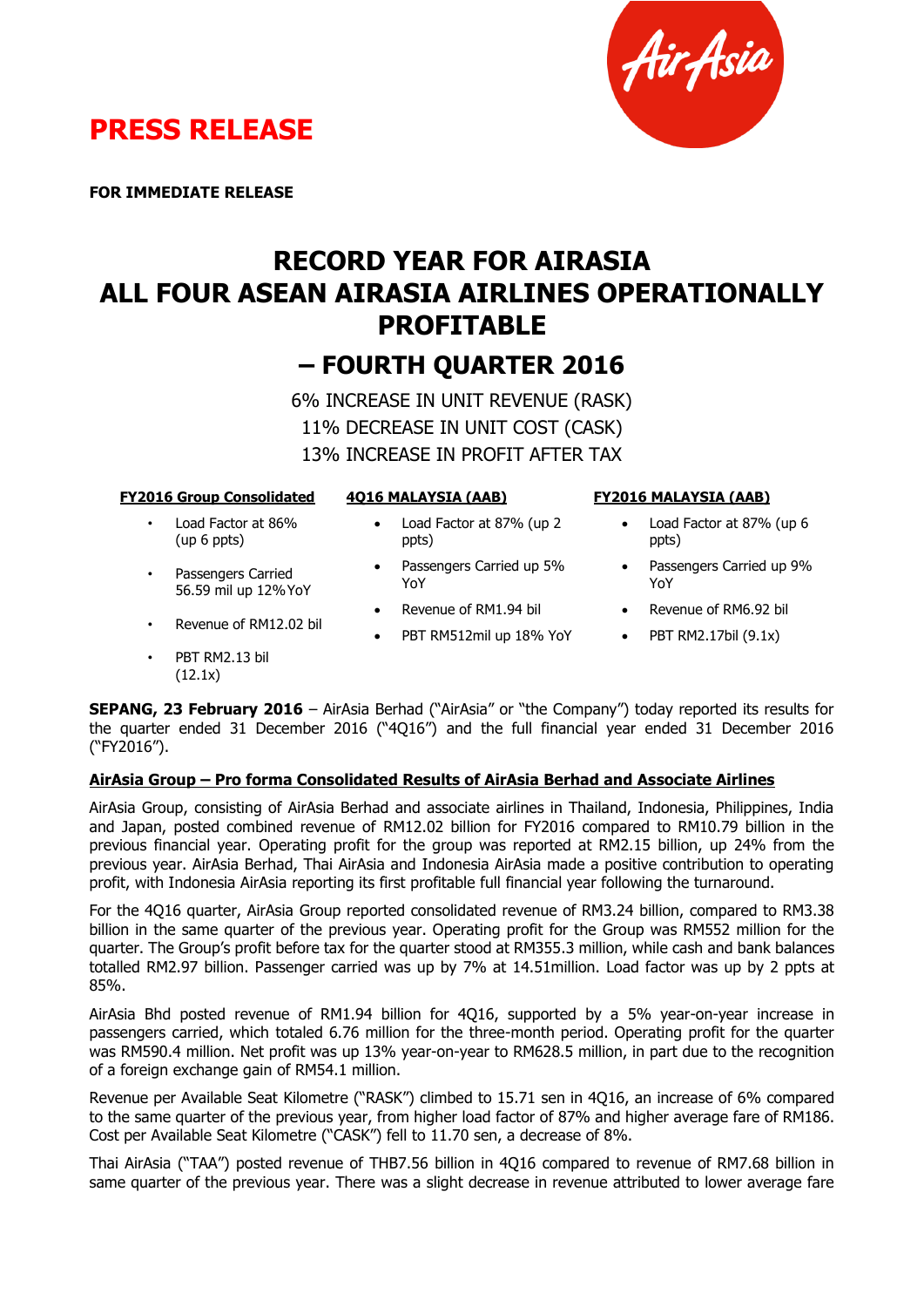



due to the strict measures by the Thai government on zero-dollar tours as well as the national mourning period during the unfortunate passing of the Thai King. Load factor remained consistent at 82% compared to the same quarter of the previous year. Operating profit down by 155% due to the unfortunate passing of the Thai King.

Indonesia AirAsia ("IAA") posted revenue of IDR972.0 billion in 4Q16, 13% lower compared to IDR1,091.5 billion in the same quarter in the previous year and in line with the planned capacity decrease under the turnaround plan. Load factor for the quarter was 83%, a 3 percentage point improvement from the same quarter in 2015. IAA achieved an operating profit of IDR90.6 million, the second consecutive profitable quarter for the airline following the turnaround.

Philippines Air Asia ("PAA") reported revenue of PHP3.11 billion in 4Q16, up 36% compared to PHP2.29 billion in the same quarter of 2015, from 11% YoY increase in passengers carried. PAA incurred a one-off charge of PHP493.7 million during the quarter resulting from the disposal of the last remaining owned aircraft that was assumed through the acquisition of Zest Airways. Stripped of this non-cash charge PAA delivered a positive operating profit as guided to the market by management.

## **On the 4Q16 financial results, AirAsia Group CEO Tony Fernandes said:**

"We are thrilled to see our investments in ASEAN beginning to pay off. All our ASEAN airlines, in Malaysia, Thailand, Indonesia and Philippines were operationally profitable in the fourth quarter. Indonesia AirAsia was in the black for the second consecutive quarter following the turnaround and Philippines was operationally profitable after excluding the one-off charge from disposal of legacy aircraft. Our Malaysia operations reported a profit (EBIT) margin of 30%. Thai AirAsia managed to pull in revenue consistent with expectations despite less-than-favourable conditions.

"This quarter our Malaysia operations grew RASK (Revenue per Available Seat Kilometre) by 6% from strong demand for air travel as shown by higher load factor and higher average fare. On the cost side, CASK (Cost per Available Seat Kilometre) came down by 11% from lower fuel prices.

"Our cost-saving measures under Indonesia AirAsia's turnaround plan has returned a second consecutive profitable quarter. CASK was down by 8% in the fourth quarter and with this, we achieved a full-year net profit and fulfilled our promise to stakeholders to be firmly in the black for 2016.

"Philippines AirAsia was the other turnaround success. We carried over a million passengers in the fourth quarter, an increase of 19% year-on-year. Revenue was up by 36% and many of our flights took off with a full load. Load factor averaged 85% in the fourth quarter, up 4 percentage points from 12 months back."

"On our balance sheet, the Company's gearing ratio continues to show improvement quarter-on quarter and year-on-year and is now down to 1.30 times at the end of 4Q16, compared to 1.47 times at the end of 3Q16 and 2.29 times a year ago."

## **On the Group outlook, AirAsia Group CEO Tony Fernandes said:**

"With all our four ASEAN airlines now operationally profitable we can confidently press forward with expansion. The Group fleet will grow to over 200 aircraft this year and we are rolling out new destinations in ASEAN and the wider region as well as ramping up flights on our trunk routes. To increase the number of possible connections at our LCC Hub@KLIA2, we intend to increase to daily frequency up to 16 routes currently operated sub-daily, giving a boost to our Fly-Thru traffic.

"Now that all our ASEAN airlines are on stable footing we want to further our plans to combine our Malaysia, Thailand, Indonesia and Philippines operations under a single, listed ASEAN holding company. We are urging ASEAN governments to relax ownership restrictions and consider ASEAN investors as equivalent to local investors.

"We have set up a team to develop a proprietary platform what will marry fintech with our data analytics and digital content. Our current BIG loyalty programme will evolve into a true virtual currency, not just processing inflight purchases for the over 60 million people on AirAsia flights annually but tapping into the large market for remittances and micro-payments in ASEAN.